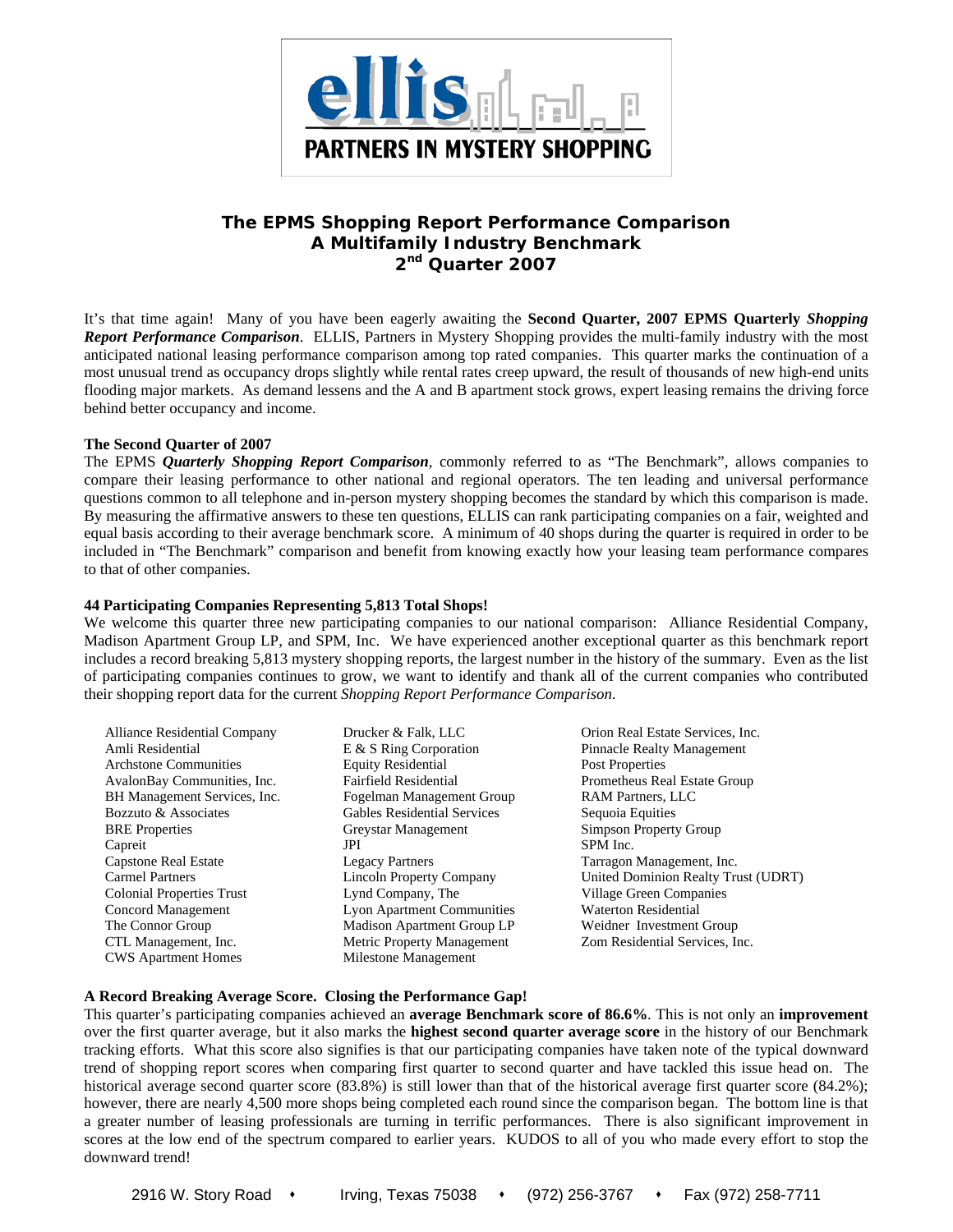|                                        |                        | <b>Company Score – Average Ranges</b> |                    |       |  |
|----------------------------------------|------------------------|---------------------------------------|--------------------|-------|--|
| $2nd$ Quarter                          | <b>Overall Average</b> |                                       | <b>Total Shops</b> |       |  |
|                                        |                        | High                                  | Low                |       |  |
| 2 <sup>nd</sup><br>Quarter 2007        | 86.6%                  | 95.3%                                 | 74.0%              | 5,813 |  |
| 2 <sup>nd</sup><br><b>Ouarter 2006</b> | 84.2%                  | 94.3%                                 | 74.6%              | 4,784 |  |
| 2 <sup>nd</sup><br><b>Ouarter 2005</b> | 85.8%                  | 94.6%                                 | 74.3%              | 5,288 |  |
| 2 <sup>nd</sup><br>Ouarter 2004        | 86.5%                  | 93.2%                                 | 73.2%              | 4,862 |  |
| 2 <sup>nd</sup><br>Ouarter 2003        | 85.4%                  | 92.8%                                 | 70.0%              | 4,408 |  |
| $\gamma$ nd<br>Quarter 2002            | 83.7%                  | 89.7%                                 | 73.0%              | 2,465 |  |
| 2 <sub>nd</sub><br>Ouarter 2001        | 81.4%                  | 90.8%                                 | 67.2%              | 1,921 |  |
| $\gamma$ nd<br>Ouarter 2000            | 77.1%                  | 84.3%                                 | 43.3%              | 1,356 |  |

Many ELLIS shopping customers have used the benchmark averages to re-direct their training to the areas of greatest need. **Pat Smits**, President of **Carmel Partners**, has used the comparison data to bring two different multi-family operations from the bottom of the EPMS *Quarterly Shopping Report Comparison* average to a top five position. This quarter, Smits has watched his Carmel management team bring their 60-apartment community portfolio from near the bottom to the fourth position. "We are thrilled to place fourth this quarter among such a strong group of property management professionals. By focusing on the benchmark numbers, we have become better leasers and are putting more prospects into new apartment homes." Carmel uses the mystery shops to identify areas that need improvement and build their training around those needs. The key is consistent, daily training accomplished thorough classroom, breakfast meetings and one-on-one sessions. "Everyone in the company is engaged in the shopping process and understands how the averages truly reflect performance. Our effort to perform better on the reports directly impacts our actual leasing results."

Better leasing means a higher closing ratio and less advertising needs, according to Smits. "We can reduce or fine tune our advertising costs knowing that we will need less prospects to meet our occupancy quotas. Participation in the benchmark, along with targeted training, has given us more move-ins per traffic count."

Apparently Carmel is not the only company that has accelerated their leasing performance this quarter. The chart below reveals that leasing scores continue to improve as companies keep sales a primary focus. This second quarter 2007 surprised us by going against the typical dip we have noticed for several years. The history of the EPMS *Quarterly Shopping Report Comparison* illustrated below has seen the second and third quarter benchmark averages drop lower than the first and fourth quarters. We have speculated that the on-site leasing professionals try harder in the fall and winter quarters when traffic is slow and vacancies creep up. In the past, scores in the spring and summer would go down perhaps reflecting an overworked, or overheated, leasing team with more traffic and less urgency to lease. Bottom line, our eight years benchmark averages have normally shown a dip in the second quarter. This second quarter, 2007, reverses that trend and may be due to the increased competition and lower demand experienced in many markets today.

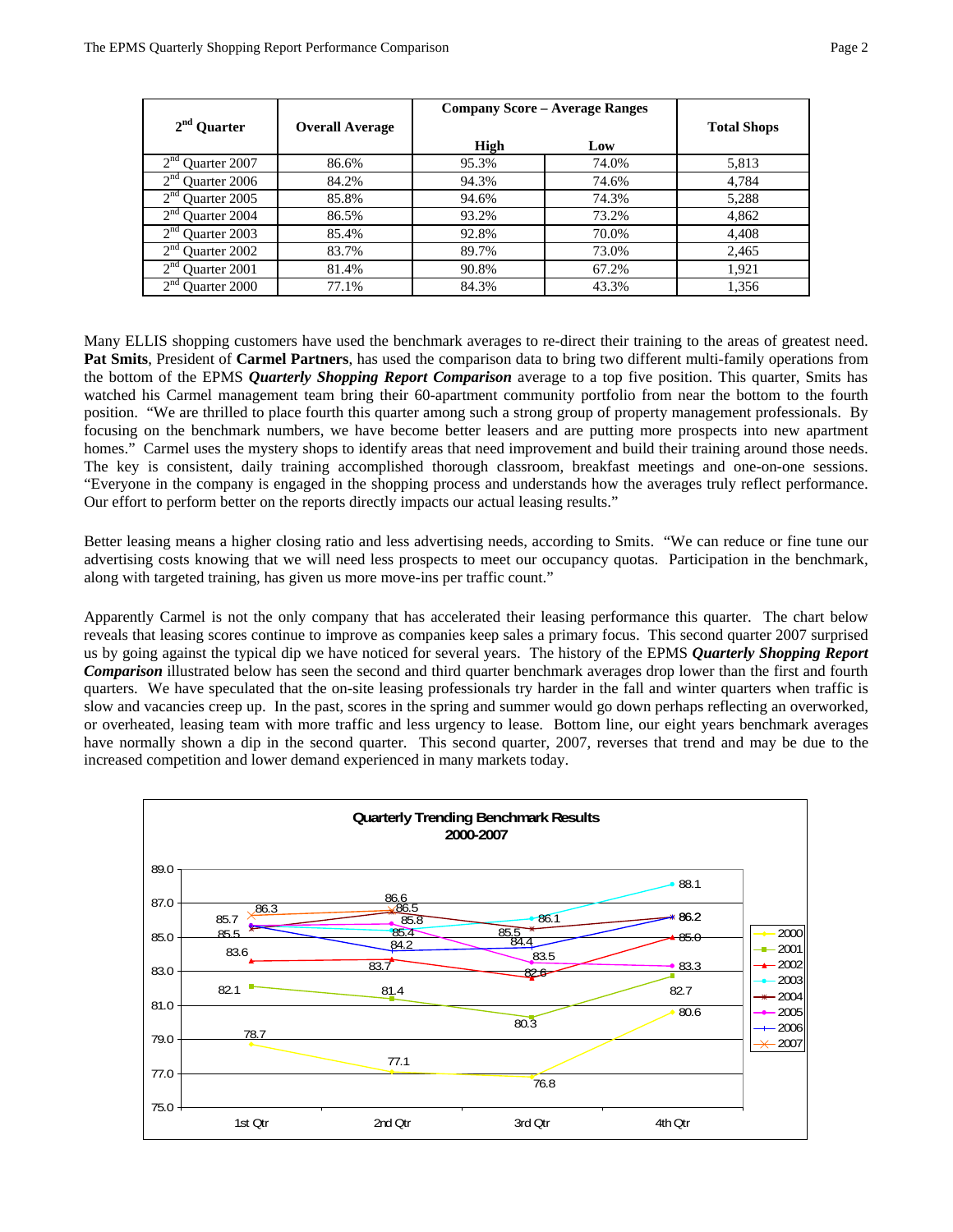## **It's a Three-peat! Gables Residential Claims Top Position For The Third Time in a Row!**

With an average score of 95.27%, this top performing company now holds the record of the highest Second Quarter average in the history of the comparison.Jana Muma, Vice President of Training for Gables Residential explained why she thinks that Gables has continued to excel in this arena.

"At Gables, we set the expectation for performance standards the moment a new employee joins our organization. These standards are clearly defined and embraced by executives and on-site personnel alike. With this in mind, the training department works to ensure the success for every team member from the beginning of their employment."

#### **Achieving Second Place for a Consecutive Quarter is CWS Apartment Homes with an average score of 94.42%.**

This score represents nearly a full percentage point gain from that company's previous quarter average. **Lincoln Property Company** edged up to take third with an average score of 93.89%. This is a 1%+ gain from the company's first quarter average. Coming in fourth place was **Carmel Partners** with an average score of 93.80%, and in fifth place was **Fogelman Management Group** with an average score of 92.71%. "We're happy to make the top five and are always working at performance improvement. We have even established a Benchmark training program that reinforces the basics, and our *Benchmark Superstars* are recognized throughout the company," says Pattie D. Woods, Vice President of Training and Development for Fogelman Management Group.

## **The Future of Training – E-Learning!**

In the first quarter letter, we reviewed traditional training methods being used by our survey participants. In keeping with the 2007 training model theme, we will explore Online Training as a performance enhancing tool. As is customary, we will examine the "best practices" of our top benchmark average score leaders, and we will also hear from other participating companies who have Online Training success stories to share.

According to the American Society of Training and Development, the efficiencies that accompany e-learning include a reduced cost per learning hour and an increased reuse rate. This means that every hour of training content is being used by multiple employees, and therefore helps to reduce the cost of providing the training. While technology based self-paced learning continues to increase in frequency, it is still primarily used for teaching processes, systems and industry-specific content. The "best practices" companies recognized by ASTD indicate that less than 10% of the e-learning content they provide is dedicated to sales but that this percentage is increasing each year.

While many of today's leading multi-family companies still rely on traditional classroom training methods to teach the skills necessary to be a successful sales person, these same companies are also beginning to incorporate e-learning into their training arsenal as a way to "stoke the fire" and keep the leasing professional focused and always improving.

**Melissa Westmoreland**, Director of Training for **Colonial Properties Trust** explained how this blended approach works to provide the leasing professional with a solid foundation for success. "We've found that human interaction skills are best taught face to face; however, in order to keep our leasing teams on track, we conduct *"F.O.C.U.S Briefings"* (Focusing on Creating Unbelievable Sales & Service) in the form of a webinar every two weeks. During a 30 minute briefing, we cover one *hot topic*. What was once handled in the form of a conference call with little interaction from the site personnel has morphed into a much more interactive session where the attendees are eager to ask questions and continue discussion using either the audio tool or the pop-up text box."

"**LPC** is using self-administered online courses to cover such topics as Fair Housing and Risk Management, and we are currently exploring the benefits of administering some reinforcement sales training in this same fashion. The greatest benefit to online training that we've found is the time  $\&$  cost savings because the site personnel can stay at the community and have the educational tools at their fingertips," says **Jennifer Staciokas**, Vice President, Marketing and Training.

Managing self administered online systems is just one challenge of implementing an online training program. **Shellie McDaniel**, Director of Development and Education for **CWS Apartment Homes**, has this to say on the subject. "While elearning has its benefits, we found that managing the self-administered online classes was less productive than having Regional Trainers who can be on-site 75% of the time. This allows our people to receive real world training in the work place setting where all of the action occurs. We are, however, looking into accelerated learning courses on topics such as leadership skills."

The online training efforts of many of the companies we surveyed are also utilized as part of the initial introduction into the organization which helps to set the standard for how each employee will be expected to learn in the future. "We hit them the minute they walk through the door," explains **Jana Muma.** "**Gables** is currently using Grace Hill courses, and each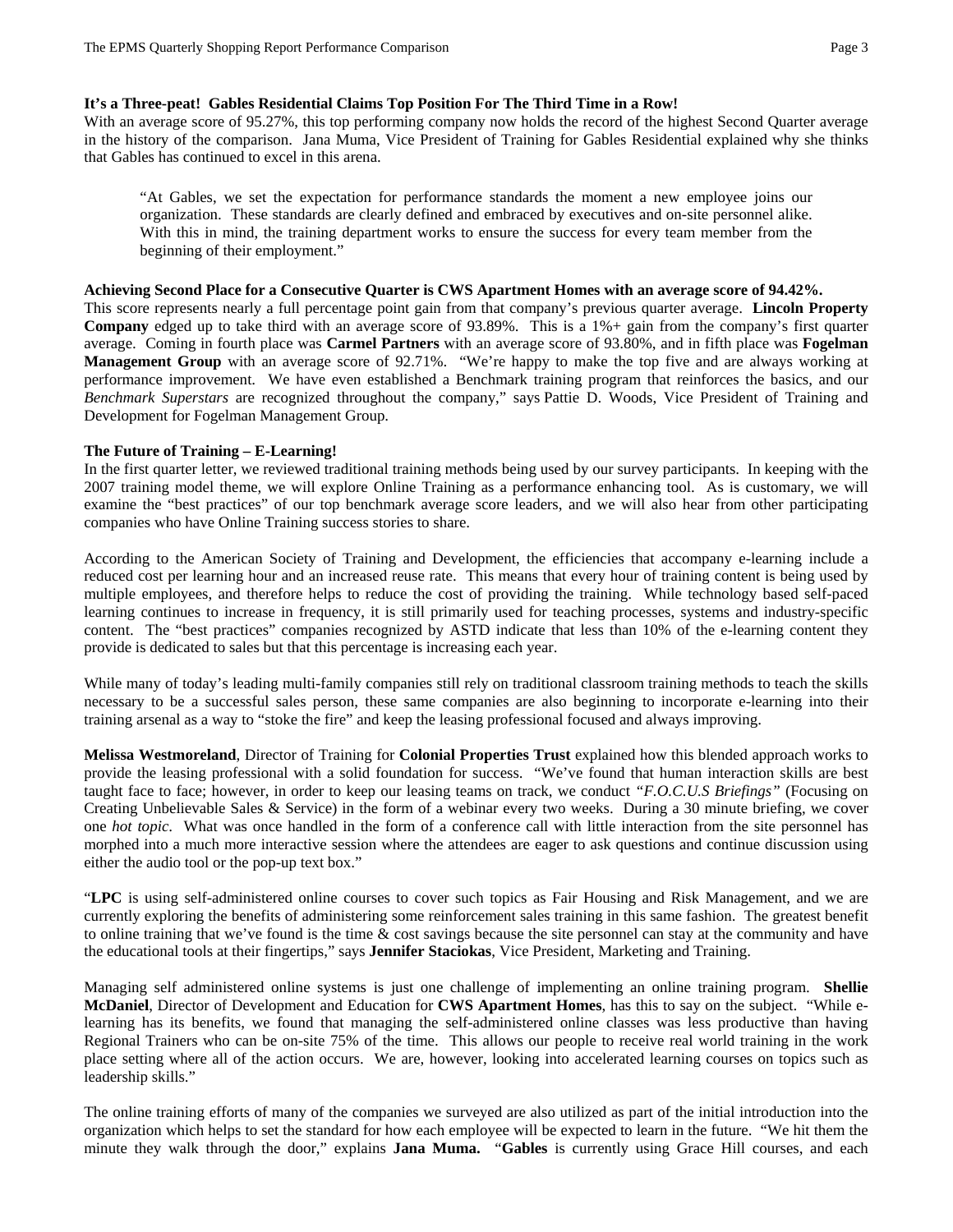#### The EPMS Quarterly Shopping Report Performance Comparison **Page 4** and Page 4

employee takes two self-administered online courses at the beginning of their employment as prerequisites to attending classroom training. We've found this method of training to be effective and efficient."

It appears that online training plays some role in most every company that we surveyed. The combination of face to face classroom education, on-site *real world* training and some form of online reinforcement of the basics seems to be the key to success for these top performing organizations. It is clear that each of these companies see a great benefit in continuing to explore every training option available to find the right combination for their own employees and company culture.

As our industry continues to grow in its knowledge of what cyberspace can offer, ELLIS has seen a dramatic increase in the number of internet shops from 300 to 1,000 per month. Not only have the number of Internet shops increased, the performance level has improved. The box below shows this response time improvement. Approximately 46% have resulted in a 2 hour or less personal response time.

| <b>Response Time</b> | Number of        | Percentage of    |  |  |
|----------------------|------------------|------------------|--|--|
|                      | <b>Responses</b> | <b>Responses</b> |  |  |
| 0-2 Hours            | 806              | 45.76%           |  |  |
| 2-4 Hours            | 207              | 11.72%           |  |  |
| 4-6 Hours            | 82               | 4.83%            |  |  |
| 6-8 Hours            | 59               | 3.44%            |  |  |
| $8+$ Hours           | 178              | 10.00%           |  |  |
| No Response          | 424              | 24.24%           |  |  |

Based on 1,756 internet shops completed 01/01/07-06/22/07

Thank you for your participation in the quarterly survey. We appreciate your feedback and willingness to share your experiences and successes. We hope you will find Ellis, Partners in Mystery Shopping to be not only the finest source for mystery shopping but also a training resource for your organization. Check out our "Resources" section on our website, www.epmsonline.com

Sincerely,

*Joanna Ellis* 

Joanna Ellis, CAPS President jellis@empsonline.com

Enclosure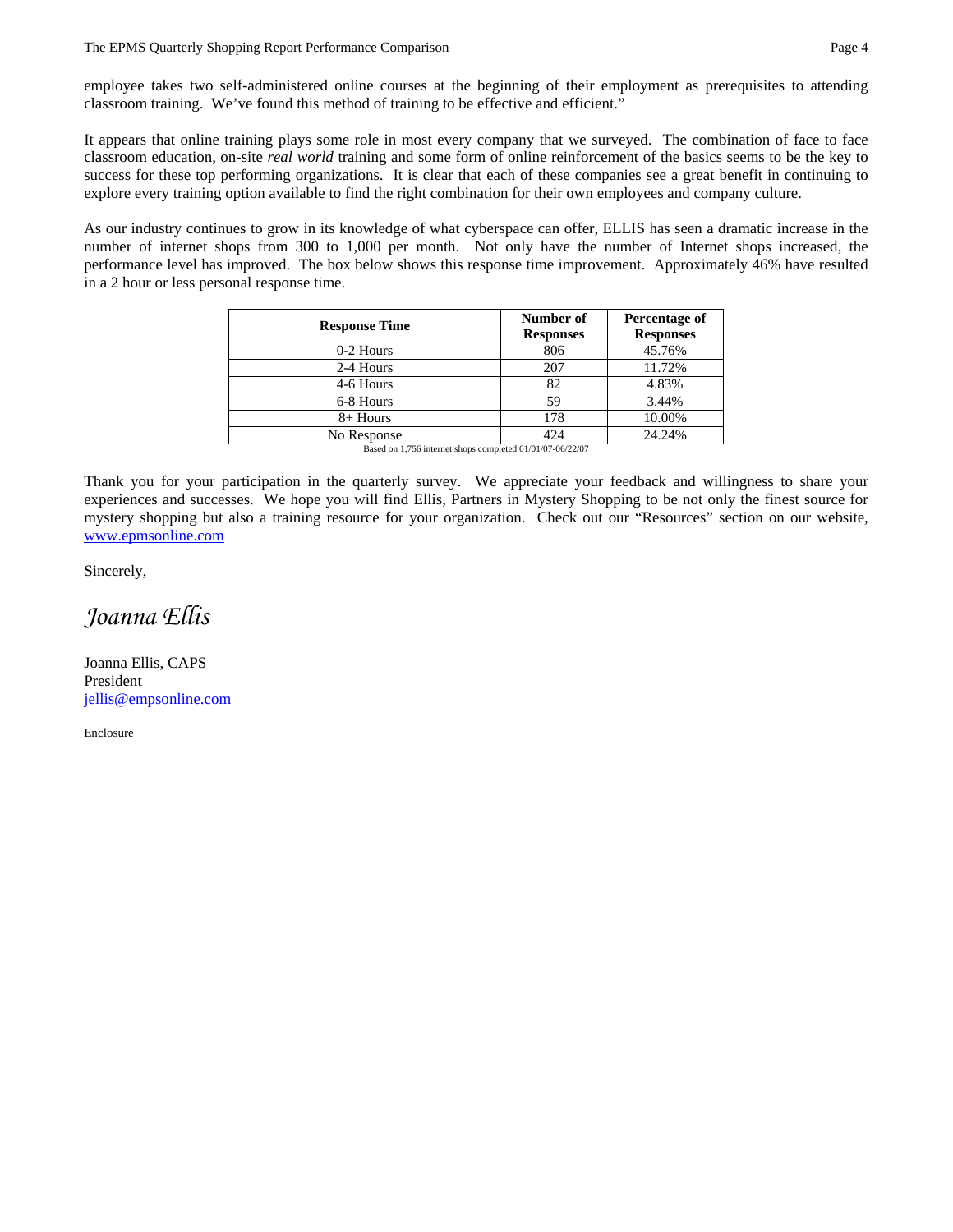

**SHOPPING REPORT PERFORMANCE COMPARISON**© **SECOND QUARTER, 2007 MULTIFAMILY INDUSTRY BENCHMARK**

|                                           | <b>TELEPHONE</b><br><b>PRESENTATION</b> |                     | <b>ON-SITE</b><br><b>PRESENTATION</b> |                                             |                              |                   |                                 |                       |                           |                     |                                                   |                                                         |                                                                 |  |
|-------------------------------------------|-----------------------------------------|---------------------|---------------------------------------|---------------------------------------------|------------------------------|-------------------|---------------------------------|-----------------------|---------------------------|---------------------|---------------------------------------------------|---------------------------------------------------------|-----------------------------------------------------------------|--|
|                                           | Q1                                      | Q2                  | Q3                                    | Q4                                          | Q5                           | Q6                | Q7                              | Q8                    | Q9                        | Q10                 |                                                   |                                                         |                                                                 |  |
|                                           | Set<br>Appointment                      | Telephone<br>Number | First<br>Impression                   | <b>Identify</b><br><b>Specific</b><br>Needs | Discuss/<br>Show<br>Property | Apt.<br>Condition | Feature/<br><b>Benefit Sell</b> | Overcome<br>Objection | Ask for<br><b>Deposit</b> | Lease from<br>Agent | <b>CLIENT</b><br><b>OVERALL</b><br><b>AVERAGE</b> | <b>Alliance Residential Company</b><br>Amli Residential | <b>Participating Companies</b><br>JPI<br><b>Legacy Partners</b> |  |
| <b>QUESTION OVERALL</b><br><b>AVERAGE</b> | 86.45%                                  | 76.22%              | 91.81%                                | 87.07%                                      | 93.63%                       | 95.22%            | 89.85%                          | 95.30%                | 64.93%                    | 85.55%              | 86.60%                                            | <b>Archstone Communities</b>                            | <b>Lincoln Property Company</b>                                 |  |
| <b>Gables Residential</b>                 | 97.45%                                  | 85.45%              | 97.09%                                | 94.55%                                      | 98.91%                       | 97.82%            | 98.55%                          | 99.27%                | 90.91%                    | 92.73%              | 95.27%                                            | AvalonBay Communities, Inc.                             | Lynd Company, The                                               |  |
| <b>CWS Apartment Homes</b>                | 95.35%                                  | 86.05%              | 100.00%                               | 93.02%                                      | 100.00%                      | 97.67%            | 97.67%                          | 100.00%               | 74.42%                    | 100.00%             | 94.42%                                            | <b>BH Management Services, Inc.</b>                     | <b>Lyon Apartment Communities</b>                               |  |
| <b>Lincoln Property</b><br>Company        | 96.55%                                  | 88.05%              | 95.17%                                | 94.71%                                      | 97.24%                       | 97.93%            | 91.49%                          | 97.01%                | 86.90%                    | 93.79%              | 93.89%                                            | <b>Bozzuto &amp; Associates</b>                         | <b>Madison Apartment Group LP</b>                               |  |
| <b>Carmel Partners</b>                    | 96.69%                                  | 85.95%              | 97.52%                                | 98.35%                                      | 92.56%                       | 98.35%            | 98.35%                          | 98.35%                | 76.03%                    | 96.69%              | 93.88%                                            | <b>BRE Properties</b>                                   | <b>Metric Property Management</b>                               |  |
| <b>Fogelman Management</b><br>Group       | 90.59%                                  | 84.71%              | 96.47%                                | 94.12%                                      | 96.47%                       | 98.82%            | 97.65%                          | 96.47%                | 80.00%                    | 91.76%              | 92.71%                                            | Capreit                                                 | <b>Milestone Management</b>                                     |  |
| <b>CLIENT 6</b>                           | 94.49%                                  | 87.93%              | 95.54%                                | 89.76%                                      | 97.90%                       | 97.90%            | 93.70%                          | 96.85%                | 78.74%                    | 92.65%              | 92.55%                                            | <b>Capstone Real Estate</b>                             | Orion Real Estate Services, Inc.                                |  |
| <b>CLIENT 7</b>                           | 100.00%                                 | 82.69%              | 94.23%                                | 90.38%                                      | 94.23%                       | 96.15%            | 98.08%                          | 96.15%                | 76.92%                    | 88.46%              | 91.73%                                            | <b>Carmel Partners</b>                                  | <b>Pinnacle Realty Management</b>                               |  |
| <b>CLIENT 8</b>                           | 91.67%                                  | 73.61%              | 97.22%                                | 90.28%                                      | 97.22%                       | 98.61%            | 95.83%                          | 94.44%                | 75.00%                    | 97.22%              | 91.11%                                            | <b>Colonial Properties Trust</b>                        | <b>Post Properties</b>                                          |  |
| <b>CLIENT 9</b>                           | 92.50%                                  | 80.00%              | 97.50%                                | 95.00%                                      | 97.50%                       | 100.00%           | 90.00%                          | 90.00%                | 75.00%                    | 92.50%              | 91.00%                                            | <b>Concord Management</b>                               | <b>Prometheus Real Estate Group</b>                             |  |
| <b>CLIENT 10</b>                          | 82.87%                                  | 83.98%              | 95.03%                                | 91.16%                                      | 95.58%                       | 99.45%            | 93.37%                          | 98.34%                | 76.80%                    | 92.27%              | 90.88%                                            | <b>The Connor Group</b>                                 | <b>RAM Partners, LLC</b>                                        |  |
| <b>CLIENT 11</b>                          | 95.88%                                  | 95.88%              | 87.63%                                | 89.69%                                      | 93.81%                       | 95.88%            | 90.72%                          | 95.88%                | 72.16%                    | 82.47%              | 90.00%                                            | CTL Management, Inc.                                    | Sequoia Equities                                                |  |
| <b>CLIENT 12</b>                          | 91.21%                                  | 85.71%              | 94.51%                                | 95.60%                                      | 96.70%                       | 93.41%            | 91.21%                          | 96.70%                | 64.84%                    | 90.11%              | 90.00%                                            | <b>CWS Apartment Homes</b>                              | <b>Simpson Property Group</b>                                   |  |
| <b>CLIENT 13</b>                          | 90.91%                                  | 90.91%              | 93.18%                                | 81.82%                                      | 90.91%                       | 100.00%           | 88.64%                          | 95.45%                | 72.73%                    | 84.09%              | 88.86%                                            | Drucker & Falk, LLC                                     | SPM, Inc.                                                       |  |
| <b>CLIENT 14</b>                          | 93.98%                                  | 77.44%              | 93.98%                                | 87.22%                                      | 93.98%                       | 96.24%            | 90.23%                          | 94.74%                | 74.44%                    | 85.71%              | 88.80%                                            | E & S Ring Corporation                                  | Tarragon Management, Inc.                                       |  |
| <b>CLIENT 15</b>                          | 88.39%                                  | 65.81%              | 96.13%                                | 87.74%                                      | 100.00%                      | 96.77%            | 94.19%                          | 100.00%               | 67.10%                    | 90.97%              | 88.71%                                            | <b>Equity Residential</b>                               | <b>UDR</b>                                                      |  |
| CLIENT <sub>16</sub>                      | 90.10%                                  | 86.14%              | 90.10%                                | 93.07%                                      | 90.10%                       | 92.08%            | 90.10%                          | 96.04%                | 70.30%                    | 85.15%              | 88.32%                                            | <b>Fairfield Residential</b>                            | <b>Village Green Companies</b>                                  |  |
| <b>CLIENT 17</b>                          | 93.75%                                  | 79.69%              | 93.75%                                | 98.44%                                      | 95.31%                       | 85.94%            | 95.31%                          | 96.88%                | 57.81%                    | 82.81%              | 87.97%                                            | <b>Fogelman Management Group</b>                        | <b>Waterton Residential</b>                                     |  |
| <b>CLIENT 18</b>                          | 94.07%                                  | 72.88%              | 91.53%                                | 87.29%                                      | 95.76%                       | 96.61%            | 92.37%                          | 98.31%                | 58.47%                    | 88.14%              | 87.54%                                            | <b>Gables Residential Services</b>                      | <b>Weidner Investment Services</b>                              |  |
| <b>CLIENT 19</b>                          | 88.00%                                  | 64.00%              | 96.00%                                | 92.00%                                      | 94.67%                       | 92.00%            | 97.33%                          | 96.00%                | 61.33%                    | 90.67%              | 87.20%                                            | <b>Greystar Management</b>                              | <b>ZOM Residential</b>                                          |  |
| <b>CLIENT 20</b>                          | 93.57%                                  | 74.27%              | 92.40%                                | 87.13%                                      | 94.15%                       | 94.74%            | 88.89%                          | 92.40%                | 67.84%                    | 84.21%              | 86.96%                                            |                                                         | * Representing 5,813 shopping reports                           |  |

**Benchmark 1st Place Company**

**Gables Residential Services**

Jana Muma - Vice President of Training

"At Gables, we set the expectation for performance standards the moment a new employee joins our organization. These standards are clearly defined and embraced by executives and on-site personnel alike. With this in mind, the training department works to ensure the success for every team member from the beginning of their employment."

**Ellis Property Management Services, Inc. 2916 W. Story Road Irving, Texas 75038 www.epmsonline.com**

**Joanna Ellis, CAPS Vice President of Operations 972-256-3767**